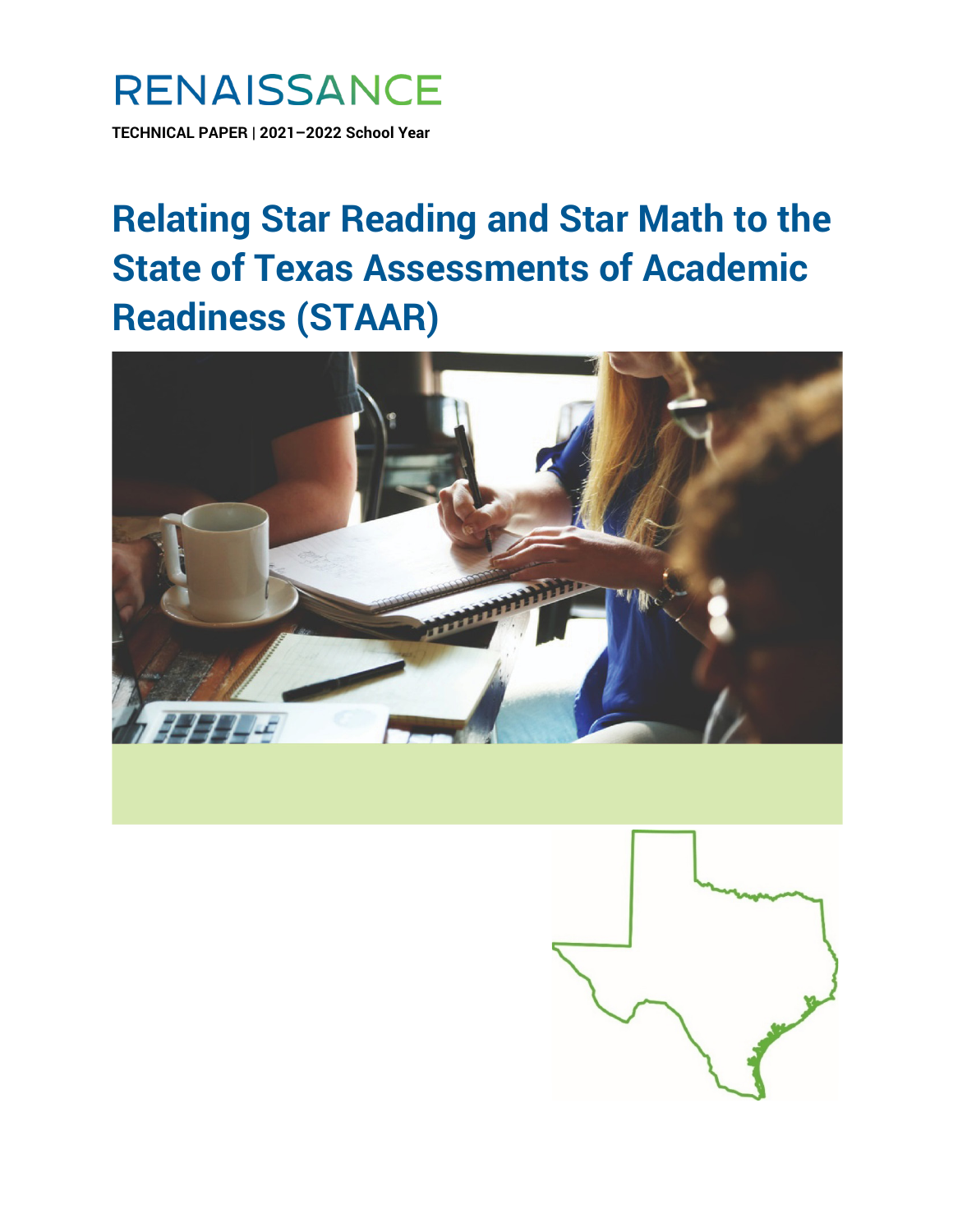# **Contents**

- 3 Introduction
- 3 Main Findings
- 4 Study
- 6 Results
- 8 Appendix A: About Star Reading and Star Math
- 8 Appendix B: State of Texas Assessments of Academic Readiness (STAAR) achievement levels
- 9 Appendix C: Star Reading and Star Math Enterprise score equivalents
- 10 References

#### **Figures**

5 Figure 1. Star Reading and Star Math scores highly correlate with the State of Texas Assessments of Academic Readiness (STAAR)

#### **Tables**

- 6 Table 1. Star Reading and Star Math Unified score equivalents for each STAAR achievement level range
- 7 Table 2. Proficiency forecasting using Star Reading and Star Math scores yields accurate results
- 8 Table B1. STAAR achievement level score ranges
- 9 Table C1. Star Reading and Star Math Enterprise score equivalents for each STAAR achievement level range

### **Initial publication July 1, 2017**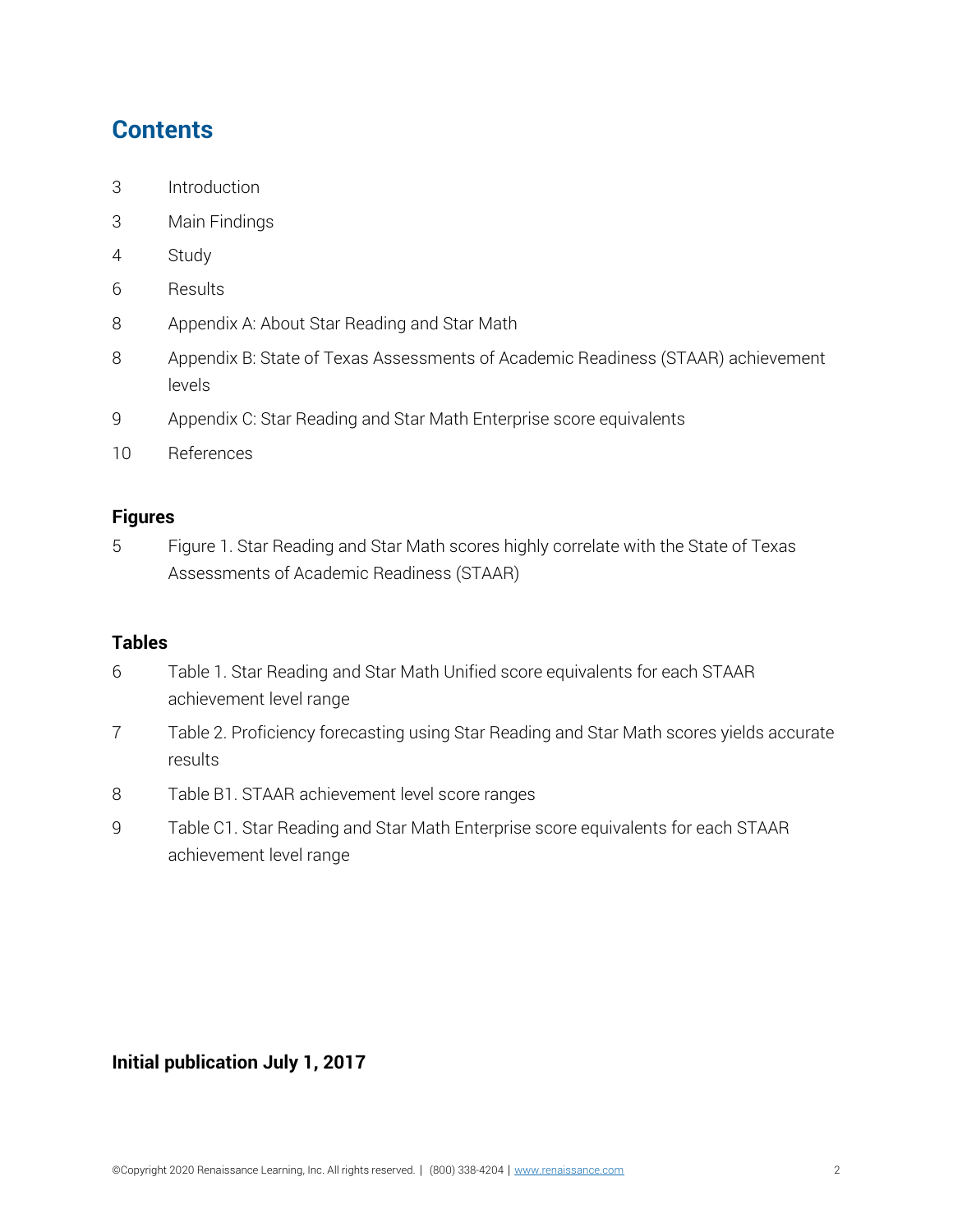## **Introduction**

At Renaissance, we know that as an educator, chief among your responsibilities is making decisions about how to allocate limited resources to best serve diverse student needs. A good assessment system supports your efforts, by providing timely, relevant information to help address key questions about which students are on track to meet important standards and who may need additional assistance.

Assessments that identify early any students at risk of missing academic standards are especially useful, as they inform instructional decisions to improve student performance and reduce gaps in achievement. Assessments that do this while taking little time away from instruction are particularly valuable. *Interim assessments*, one of three broad categories of educational assessment,1 indicate which students are on track to meet later expectations (Perie et al., 2007).

This linking study applied results from two interim assessments, Renaissance Star Reading® and Renaissance Star Math®, to help you predict whether individual students are on track or need more assistance to succeed on the year-end summative State of Texas Assessments of Academic Readiness (STAAR) in English in grade 3 through 8 and mathematics in grades 3 through 7. $^2$ 

**Assessments that identify early any students at risk of missing academic standards are especially useful.**

# **Main Findings**

Results from the linking analysis revealed that Star Reading and Star Math are accurate predictors of the State of Texas Assessments of Academic Readiness (STAAR), meaning as a Texas educator you can use Star scores to:

1. Identify early in the year students likely to miss reading and math yearly progress goals in time to make meaningful adjustments to instruction well before the year-end test.

<sup>1</sup> **Formative assessments** are short and frequent processes, embedded in instruction, that support learning and provide specific feedback on what students know and can do versus where gaps in knowledge exist. **Summative assessments** evaluate whether students have met a set of standards and serve most commonly as year-end state-mandated tests. **Interim assessments** represent the middle ground, in terms of duration and frequency and can serve purposes including informing instruction, evaluating curriculum and student responsiveness to intervention, and forecasting performance on high-stakes summative year-end tests.

<sup>2</sup> Sample sizes were inadequate for mathematics grade 8; possible linking for this grade will be re-visited in the future as more data becomes available.

Technical manuals are available for Star Reading and Star Math by request t[o research@renaissance.com.](mailto:research@renaissance.com)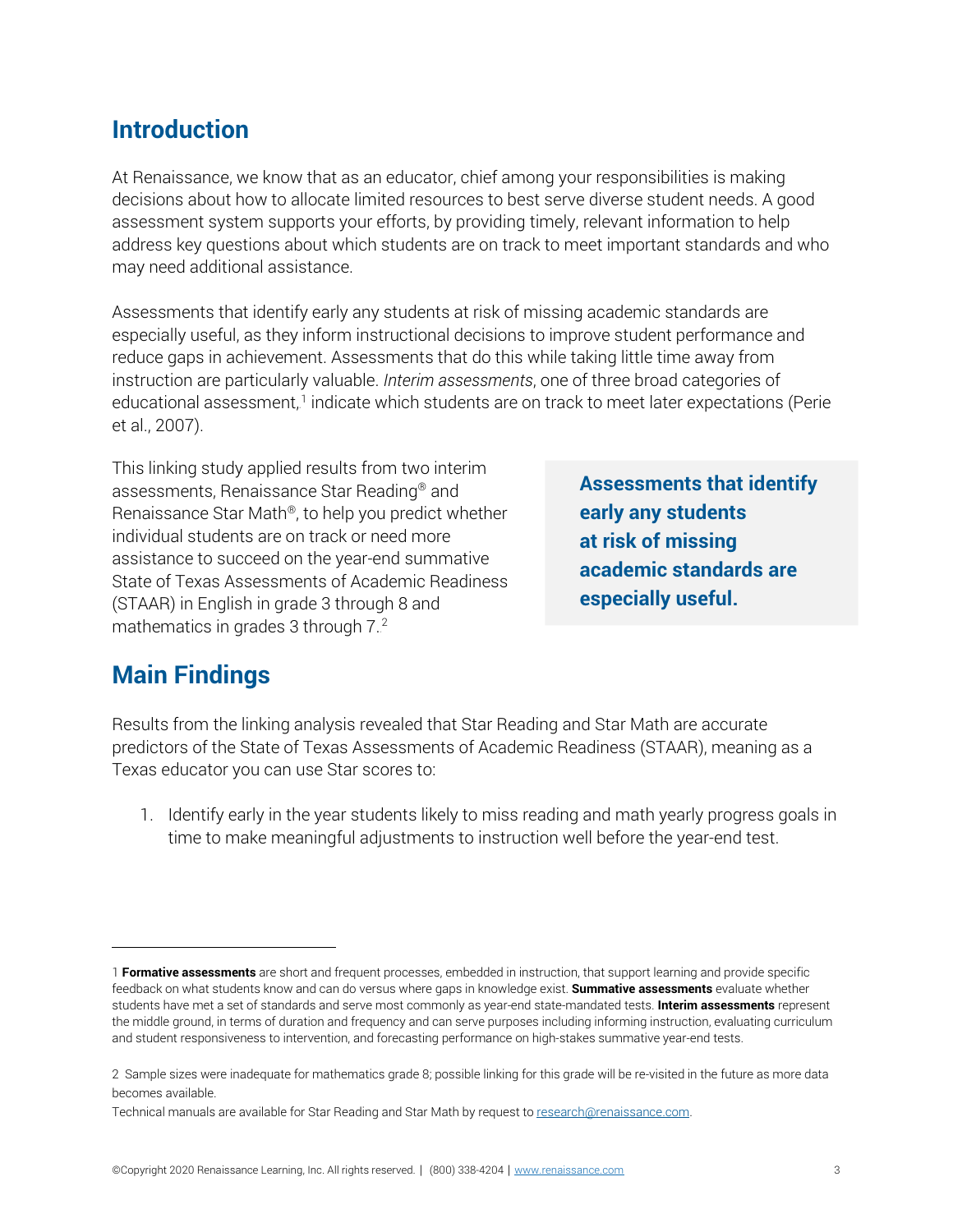2. Forecast the percent of students at each STAAR performance level to serve as an early warning system for building and district administrators and allow redirection of resources as needed.

# **Study**

To determine if Star Reading and Star Math can predict student achievement on the end-of-year STAAR test in English and mathematics, we began by linking the score scales for each assessment.

### **Data collection**

Using a secure data-matching procedure compliant with the federal Family Educational Rights and Privacy Act (FERPA) and Texas Department of Education policies, staff from eight Texas districts provided Renaissance with state summative test scores for students who had taken Star Reading during the 2011–2012 and/or the 2012–2013 school year or Star Math during the 2014–2015 school year. Each record included a student's STAAR scores and was matched with all Star scores for that year.

### **Sample characteristics**

The sample selected included students' scores for all Star tests taken within 30 days before or after the mid-date of the STAAR administration window. This sample numbered 39,152 students in grades 3–8 with matched STAAR and Star Reading scores and 24,584 students in grades 3–7 with matched STAAR and Star Math scores. In each grade, we then set aside scores from a subset of these students—10% as a holdout sample to use to evaluate the scale linkage.

**The linking analysis revealed that Star Reading and Star Math are accurate predictors of STAAR performance.**

### **Correlations**

Before linking Star tests with STAAR, we ensured there was a strong relationship between the test scales. As seen in figure 1, the correlations were strong, averaging .77 and .76 between STAAR and Star Reading and Star Math, respectively.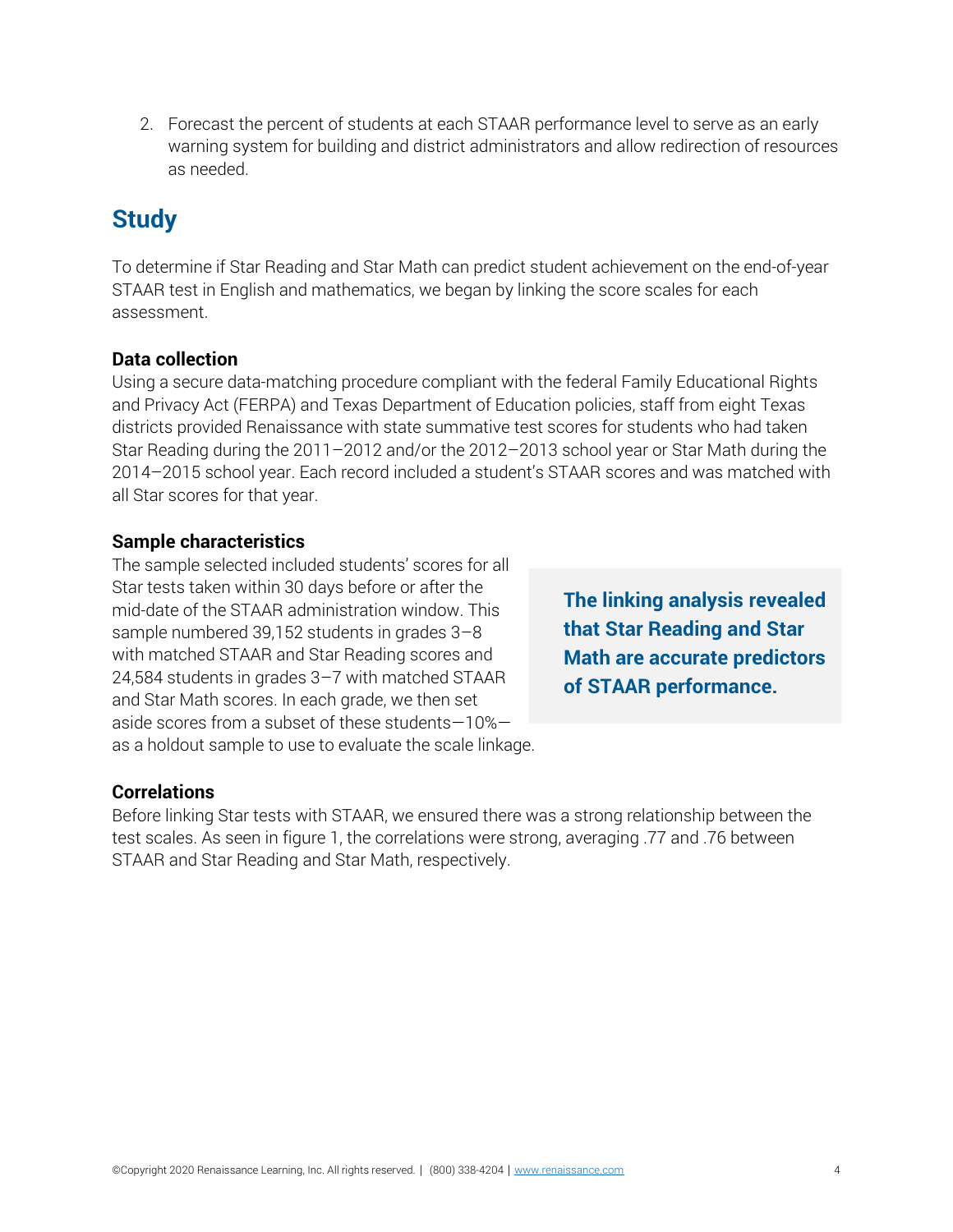

**Figure 1. Star Reading and Star Math scores highly correlate with the State of Texas Assessments of Academic Readiness (STAAR)**

#### **Scale linkage**

Renaissance linked the Star test scale to the STAAR scale by applying equipercentile linking analysis (Kolen & Brennan, 2004). The concurrent sample (sans the holdout sample) was used in the linking, and the result was a table of STAAR scores for each possible Star score.

#### **Texas cut scores and corresponding Star score equivalents**

STAAR results are reported in scaled scores that describe each student's location on an achievement continuum ranging from approximately 1345 to 1860 and using four achievement levels: *Did Not Meet Grade Level, Approaches Grade Level, Meets Grade Level, and Masters Grade Level.* A main purpose in linking Star Reading and Star Math to the STAAR was to identify Star scores approximately equivalent to the cut-off scores that separate the Texas achievement levels. Table 1 displays these equivalent Star Unified scores for grades 3–8 for Star Reading and grades 3–7 for Star Math. The corresponding STAAR cut scores can be found in Appendix B.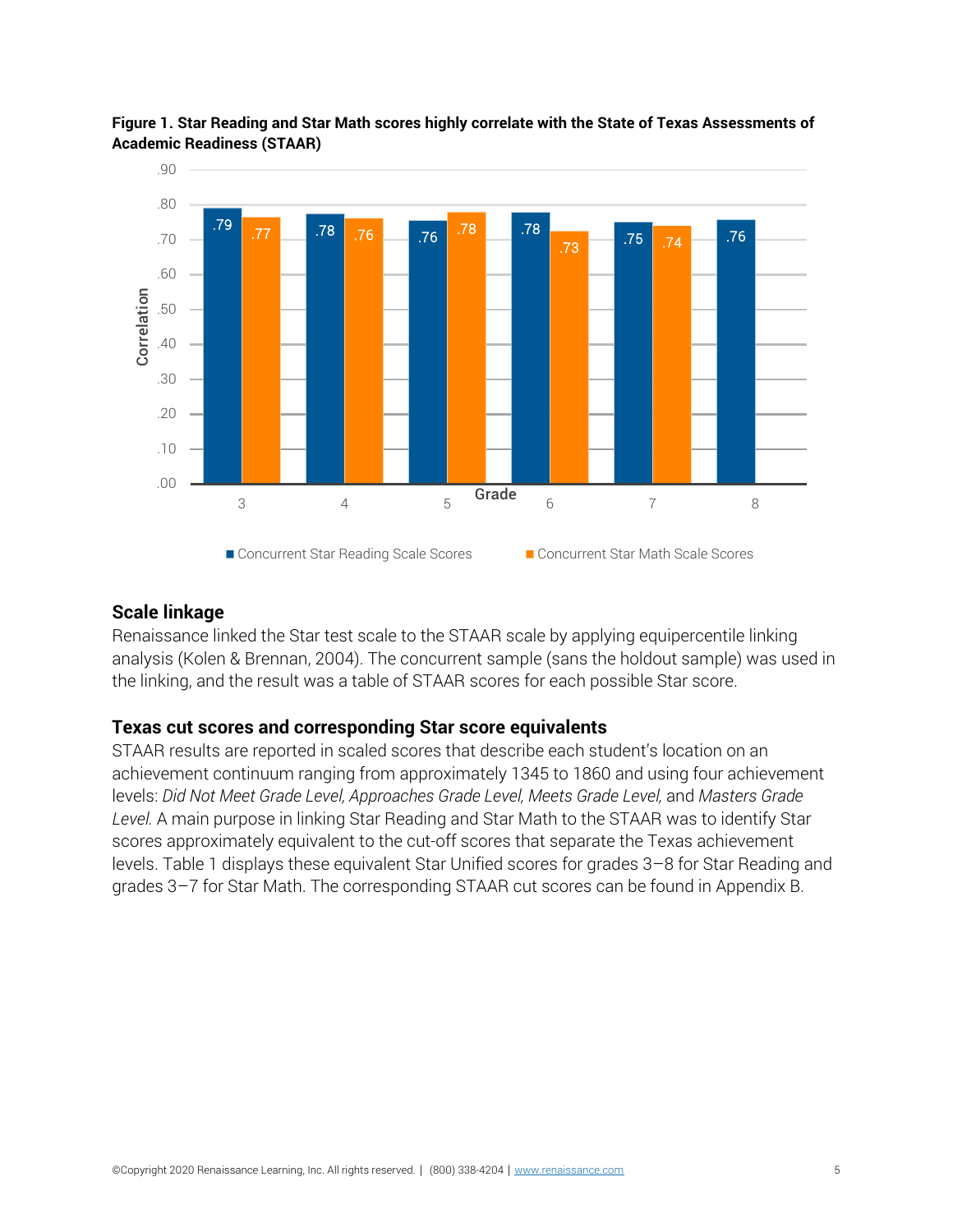| <b>Star Reading Unified cut-score equivalents</b> |                                           |                                         |                                    |                                      |  |
|---------------------------------------------------|-------------------------------------------|-----------------------------------------|------------------------------------|--------------------------------------|--|
| <b>Grade</b>                                      | <b>Did Not Meet Grade</b><br><b>Level</b> | <b>Approaches Grade</b><br><b>Level</b> | <b>Meets Grade</b><br><b>Level</b> | <b>Masters Grade</b><br><b>Level</b> |  |
| 3                                                 | < 948                                     | $948 - 996$                             | $997 - 1026$                       | $\geq 1027$                          |  |
| $\overline{4}$                                    | < 989                                     | $989 - 1032$                            | $1033 - 1063$                      | $\geq 1064$                          |  |
| 5                                                 | < 1000                                    | $1000 - 1052$                           | $1053 - 1085$                      | $\geq 1086$                          |  |
| 6                                                 | < 1021                                    | $1021 - 1068$                           | $1069 - 1103$                      | $\geq 1104$                          |  |
| $\overline{7}$                                    | < 1029                                    | $1029 - 1089$                           | $1090 - 1130$                      | $\geq$ 1131                          |  |
| 8                                                 | < 1041                                    | $1041 - 1097$                           | $1098 - 1138$                      | $\geq 1139$                          |  |
| <b>Star Math Unified cut-score equivalents</b>    |                                           |                                         |                                    |                                      |  |
| <b>Grade</b>                                      | <b>Did Not Meet Grade</b>                 | <b>Approaches Grade</b>                 | <b>Meets Grade</b>                 | <b>Masters Grade</b>                 |  |
|                                                   | <b>Level</b>                              | <b>Level</b>                            | <b>Level</b>                       | <b>Level</b>                         |  |
| 3                                                 | < 966                                     | $966 - 1007$                            | $1008 - 1037$                      | $\geq 1038$                          |  |
| $\overline{4}$                                    | < 1017                                    | $1017 - 1063$                           | $1064 - 1088$                      | $\geq 1089$                          |  |
| 5                                                 | < 1018                                    | $1018 - 1075$                           | $1076 - 1106$                      | $\geq 1107$                          |  |
| 6                                                 | < 1049                                    | $1049 - 1101$                           | $1102 - 1136$                      | $\geq 1137$                          |  |
| 7                                                 | < 1072                                    | $1072 - 1117$                           | $1118 - 1147$                      | $\geq 1148$                          |  |

### **Table 1. Star Reading and Star Math Unified score equivalents for each STAAR achievement level range**

## **Results**

### **Accuracy of scale linkage confirmed**

In evaluating the accuracy of the scale linkage, we applied the linking results (i.e., our table of STAAR scores for each possible Star score) to the holdout sample. For each student, we compared actual STAAR proficiency status to estimated proficiency status. Table 2 displays classification diagnostics about whether students were correctly or incorrectly classified as proficient or not on the STAAR using Star scores. On average, students were correctly classified (i.e., overall classification accuracy) 83% of the time for reading and 84% of the time for math.

For Area Under the ROC Curve (AUC), a summary measure of diagnostic accuracy, Star Reading averaged .90 and Star Math averaged .91 (also displayed in table 2). The AUCs far exceed the .85 standard set by the National Center on Response to Intervention to indicate convincing evidence that an assessment can accurately predict another assessment result or outcome.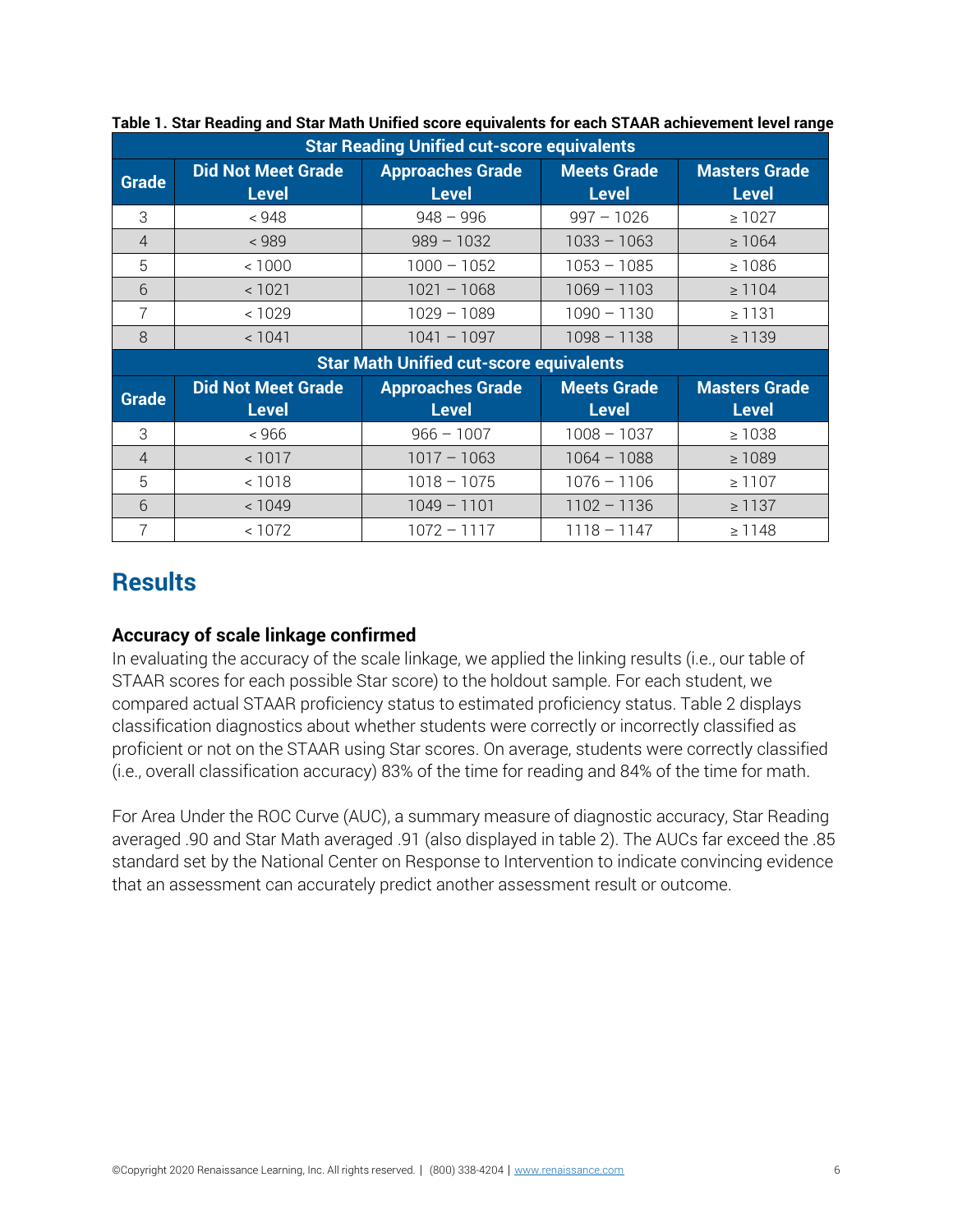| <b>Star Reading</b>                                                        |              |      |      |                 |      |      |  |
|----------------------------------------------------------------------------|--------------|------|------|-----------------|------|------|--|
|                                                                            | <b>Grade</b> |      |      |                 |      |      |  |
| <b>Measure</b>                                                             | 3            | 4    | 5    | $6\phantom{1}$  | 7    | 8    |  |
| Overall classification accuracy<br>(percentage of correct classifications) | 85%          | 85%  | 83%  | 85%             | 83%  | 77%  |  |
| Area Under the ROC Curve                                                   | 0.92         | 0.92 | 0.90 | 0.90            | 0.89 | 0.86 |  |
| <b>Star Math</b>                                                           |              |      |      |                 |      |      |  |
|                                                                            | <b>Grade</b> |      |      |                 |      |      |  |
| <b>Measure</b>                                                             | 3            | 4    | 5    | $6\phantom{1}6$ | 7    | 8    |  |
| Overall classification accuracy<br>(percentage of correct classifications) | 86%          | 85%  | 83%  | 83%             | 82%  |      |  |
| Area Under the ROC Curve                                                   | 0.93         | 0.92 | 0.92 | 0.90            | 0.88 |      |  |

#### **Table 2. Proficiency estimating using Star Reading and Star Math scores yields accurate results**

Other diagnostic accuracy measures studied:

- **Sensitivity** represents the percentage of proficient students that were correctly forecasted, which for Star Reading averaged 71% and for Star Math averaged 80%.
- **Specificity** represents the percentage of not-proficient students that were correctly forecasted, which for Star Reading averaged 88% and for Star Math averaged 85%.
- **Positive predictive values** indicate that when Star scores forecasted students to be proficient, they actually were proficient 71% of the time for Star Reading and 76% of the time for Star Math.
- **Negative predictive values** indicate that when Star scores forecasted students to miss proficiency, they actually weren't proficient 88% of the time for reading and 89% of the time for math.
- **Proficiency status projection error**, the difference between actual and projected proficiency rates, indicates how well scores accurately predict proficiency within each grade. Star Reading averaged 0% and Star Math averaged 2% (negative scores indicate under-prediction while positive scores show over-prediction).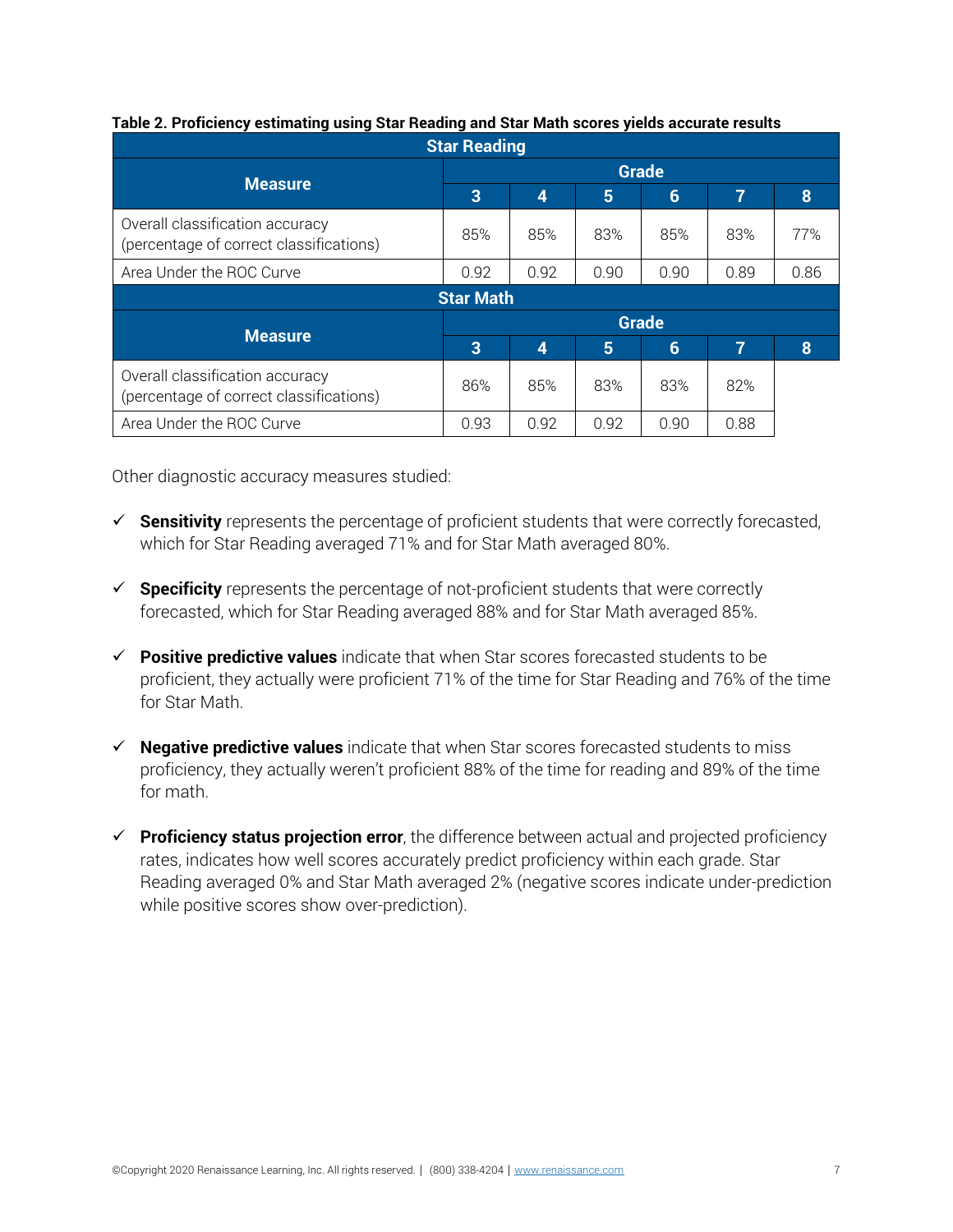# **Appendix A: About Star Reading and Star Math**

The computer-adaptive Star Reading and Star Math assessments serve multiple purposes including screening, progress monitoring, instructional planning, forecasting proficiency, standards mastery, and measuring growth. These highly reliable, valid, and efficient standards-based measures of student performance in reading and

math provide valuable information regarding the acquisition of skills along a continuum of learning expectations. The assessments can be completed in about 20 minutes, and we recommend administering them two to five times a year for most purposes and more frequently when used for progress monitoring.

National Center on Star Reading and Star Math are highly rated for **INTENSIVE INTERVENTION** academic screening and academic progress monitoring by the National Center on Intensive Intervention.

# **Appendix B: State of Texas Assessments of Academic Readiness (STAAR) achievement levels**

| <b>STAAR achievement level score ranges: Reading</b>     |                                 |                                            |               |                            |  |
|----------------------------------------------------------|---------------------------------|--------------------------------------------|---------------|----------------------------|--|
| <b>Grade</b>                                             | <b>Did Not Meet Grade Level</b> | Approaches Grade Level   Meets Grade Level |               | <b>Masters Grade Level</b> |  |
| 3                                                        | < 1345                          | $1345 - 1467$                              | $1468 - 1554$ | $\geq 1555$                |  |
| $\overline{4}$                                           | < 1434                          | $1434 - 1549$                              | $1550 - 1632$ | $\geq 1633$                |  |
| 5                                                        | < 1470                          | $1470 - 1581$                              | $1582 - 1666$ | $\geq 1667$                |  |
| 6                                                        | < 1517                          | $1517 - 1628$                              | $1629 - 1717$ | $\geq 1718$                |  |
| 7                                                        | < 1567                          | $1567 - 1673$                              | $1674 - 1752$ | $\geq 1753$                |  |
| 8                                                        | < 1587                          | $1587 - 1699$                              | $1700 - 1782$ | $\geq 1783$                |  |
| <b>STAAR achievement level score ranges: Mathematics</b> |                                 |                                            |               |                            |  |
|                                                          |                                 |                                            |               |                            |  |
| <b>Grade</b>                                             | Did Not Meet Grade Level        | Approaches Grade Level Meets Grade Level   |               | <b>Masters Grade Level</b> |  |
| 3                                                        | < 1360                          | $1360 - 1485$                              | $1486 - 1595$ | $\geq 1596$                |  |
| $\overline{4}$                                           | < 1467                          | $1467 - 1588$                              | $1589 - 1669$ | $\geq 1670$                |  |
| 5                                                        | < 1500                          | $1500 - 1624$                              | $1625 - 1723$ | $\geq$ 1724                |  |
| 6                                                        | < 1536                          | $1536 - 1652$                              | $1653 - 1771$ | $\geq$ 1772                |  |
| $\overline{7}$                                           | < 1575                          | $1575 - 1687$                              | $1688 - 1797$ | $\geq 1798$                |  |

### **Table B1. STAAR achievement level score ranges**

### **RENAISSANCE Star Reading** RENAISSANCE **Star Math**

at American Institutes for Research ■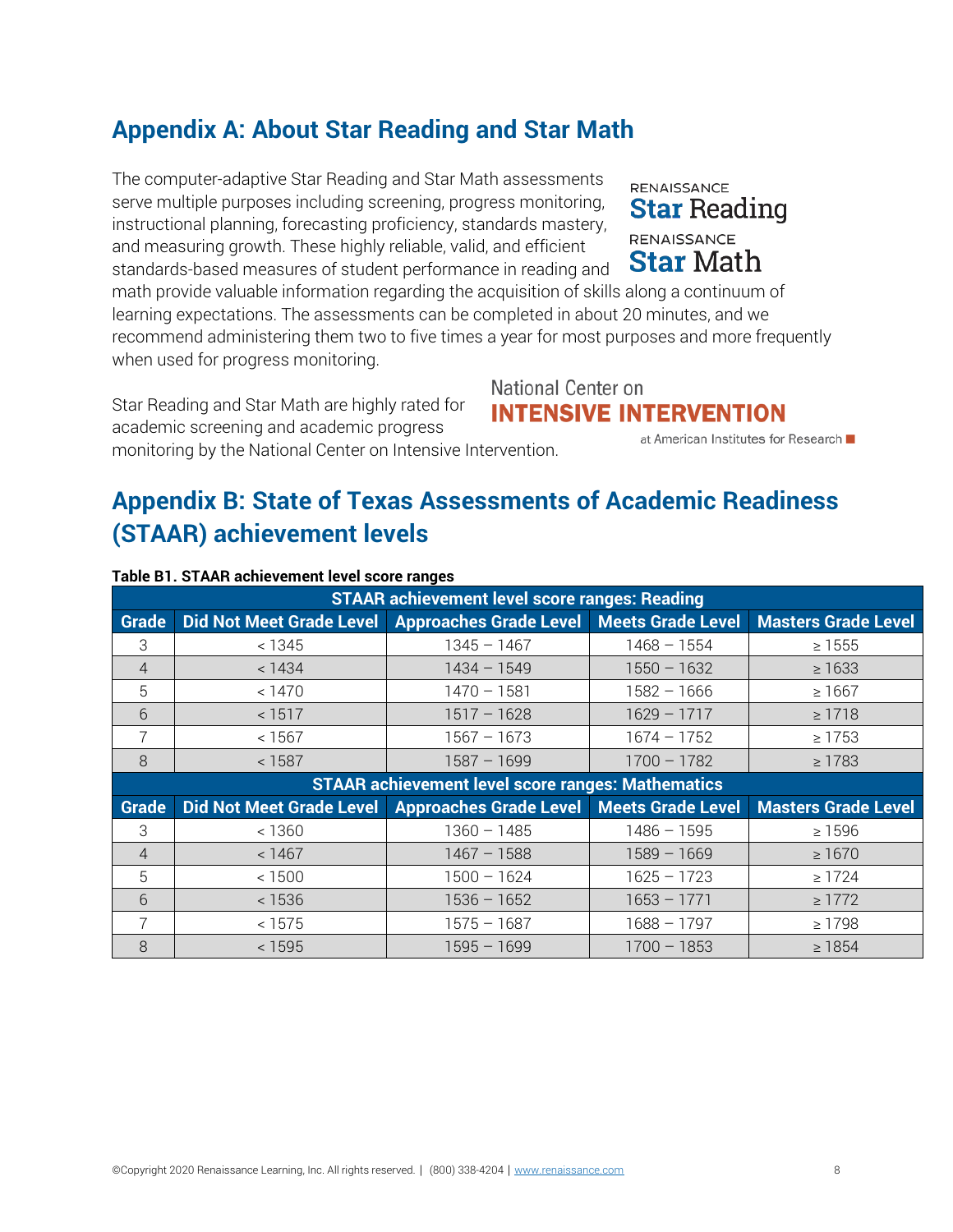# **Appendix C: Star Reading and Star Math Enterprise score equivalents**

Since the 2017–2018 school year, Renaissance has offered educators the additional option of reporting student Star scores on an alternative scale referred to as the Unified scale. Table C1 below includes the Enterprise scaled scores for Star Reading and Star Math that correspond to achievement levels on the STAAR assessments for English language arts and Mathematics. Table 1 contains the Unified scaled scores for Star Reading and Star Math that correspond to achievement levels on the STAAR assessments for English language arts and Mathematics.

| <b>Star Reading Enterprise cut-score equivalents</b> |                                           |                                         |                                    |                                      |  |
|------------------------------------------------------|-------------------------------------------|-----------------------------------------|------------------------------------|--------------------------------------|--|
| <b>Grade</b>                                         | <b>Did Not Meet Grade</b><br><b>Level</b> | <b>Approaches Grade</b><br><b>Level</b> | <b>Meets Grade</b><br><b>Level</b> | <b>Masters Grade</b><br><b>Level</b> |  |
| 3                                                    | < 345                                     | $345 - 461$                             | $462 - 547$                        | $\geq 548$                           |  |
| $\overline{4}$                                       | < 446                                     | $446 - 563$                             | $564 - 674$                        | $\geq 675$                           |  |
| 5                                                    | < 468                                     | $468 - 631$                             | $632 - 794$                        | $\geq 795$                           |  |
| 6                                                    | < 526                                     | $526 - 697$                             | $698 - 890$                        | $\geq 891$                           |  |
| $\overline{7}$                                       | < 555                                     | $555 - 812$                             | $813 - 1035$                       | $\geq 1036$                          |  |
| 8                                                    | < 590                                     | $590 - 856$                             | $857 - 1096$                       | $\geq 1097$                          |  |
| <b>Star Math Enterprise cut-score equivalents</b>    |                                           |                                         |                                    |                                      |  |
| <b>Grade</b>                                         | <b>Did Not Meet Grade</b>                 | <b>Approaches Grade</b>                 | <b>Meets Grade</b>                 | <b>Masters Grade</b>                 |  |
|                                                      | <b>Level</b>                              | <b>Level</b>                            | <b>Level</b>                       | <b>Level</b>                         |  |
| 3                                                    | < 585                                     | $585 - 652$                             | $653 - 700$                        | $\geq 701$                           |  |
| $\overline{4}$                                       | <668                                      | $668 - 743$                             | $744 - 783$                        | $\geq 784$                           |  |
| 5                                                    | <669                                      | $669 - 763$                             | $764 - 813$                        | $\geq 814$                           |  |
| 6                                                    | < 720                                     | $720 - 804$                             | $805 - 861$                        | $\geq 862$                           |  |
| 7                                                    | < 757                                     | $757 - 831$                             | $832 - 880$                        | $\geq 881$                           |  |

Table C1. **Star Reading and Star Math Enterprise score equivalents at time of state test for each STAAR achievement level range**